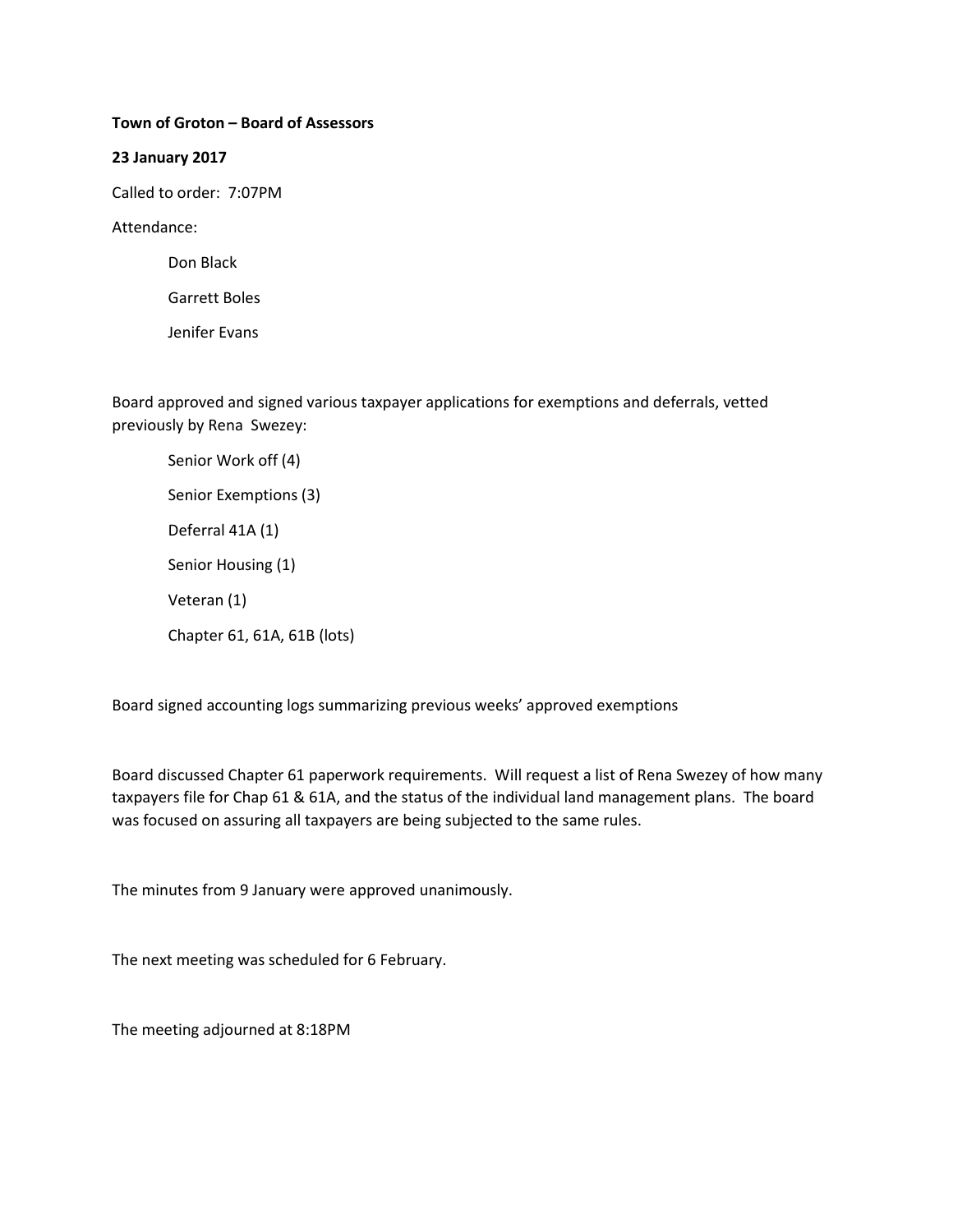# Board of Assessors

| <b>MINUTES</b>                              | <b>JANUARY 23, 2017</b>                                                 | 7:00 P.M. | ASSESSORS OFFICE |
|---------------------------------------------|-------------------------------------------------------------------------|-----------|------------------|
| <b>MEETING CALLED TO</b><br><b>ORDER BY</b> | Mr. Boles called the meeting to order at 7:05 P.M. All members present. |           |                  |
| <b>TYPE OF MEETING</b>                      | Board of Assessors monthly meeting                                      |           |                  |
|                                             |                                                                         |           |                  |
| <b>NOTE TAKER</b>                           |                                                                         |           |                  |
|                                             |                                                                         |           |                  |
| <b>ATTENDEES</b>                            | Garrett Boles, Donald Black, and Jenifer Evans                          |           |                  |

# Agenda topics

| <b>DISCUSSION</b>                                                                                              | The Board reviewed the following applications for Exemptions                                         |  |  |
|----------------------------------------------------------------------------------------------------------------|------------------------------------------------------------------------------------------------------|--|--|
|                                                                                                                | 4 Senior Work-Off Program<br>1 Clause 41A Tax Deferral<br>1 Clause 50<br>1 Clause 22<br>3 Clause 41C |  |  |
| Mr. Boles made a motion to grant all the Exemptions, seconded by Mr. Black, all in favor<br><b>CONCLUSIONS</b> |                                                                                                      |  |  |
|                                                                                                                |                                                                                                      |  |  |
|                                                                                                                |                                                                                                      |  |  |

### CHAPTER LAND APPLICATIONS FOR FY 2018

| <b>DISCUSSION</b>   |                           |                 |
|---------------------|---------------------------|-----------------|
|                     |                           |                 |
|                     |                           |                 |
| <b>CONCLUSIONS</b>  |                           |                 |
|                     |                           |                 |
|                     |                           |                 |
| <b>ACTION ITEMS</b> | <b>PERSON RESPONSIBLE</b> | <b>DEADLINE</b> |
|                     |                           |                 |
|                     |                           |                 |

### LOGS FOR EXEMPTIONS PREVIOUS VOTED ON.

|  |  | Logs for Clause 41A Tax Deferrals |
|--|--|-----------------------------------|
|  |  |                                   |